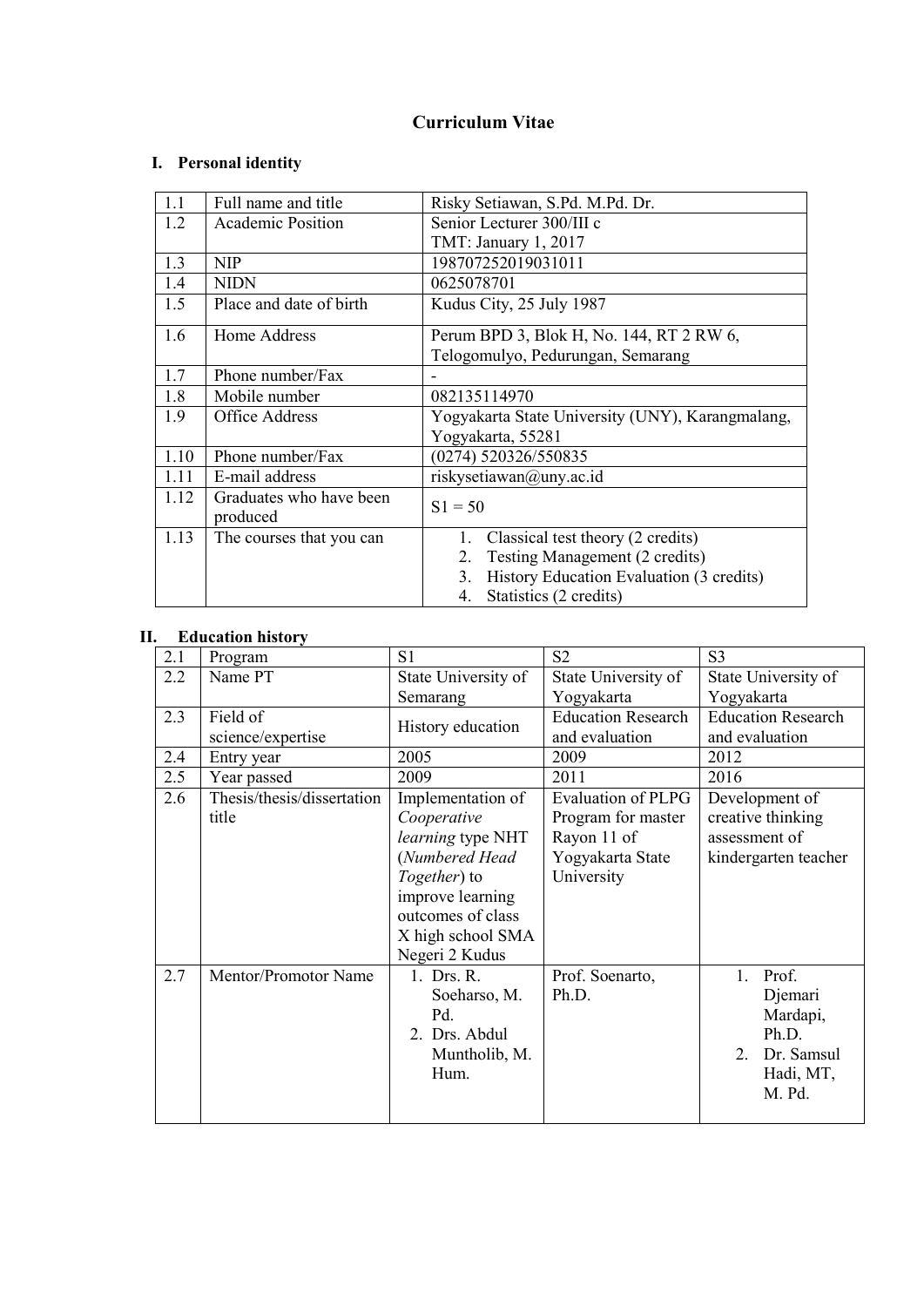### **III. Teaching experience**

## **A. Teaching Di Kampus SHeaven (UNY)**

| -<br>Years | Courses                   | Level        | <b>Semester</b> | <b>Prodi/Faculty/PT</b> |
|------------|---------------------------|--------------|-----------------|-------------------------|
| 2019-      | Classical test theory     | ⊿ت           | Even            | PPs                     |
| 2019-      | <b>Testing Management</b> | $\sim$<br>⊿ت | Even            | PPs                     |

### **B. Teaching outside UNY (IKIP Veteran Semarang)**

| Years         | <b>Courses</b>        | Level | Semester | <b>Prodi/Faculty/PT</b> |
|---------------|-----------------------|-------|----------|-------------------------|
| 2011-2018     | Basic statistics      | S1    | Handicap | <b>PG-PAUD</b>          |
| $2011 - 2018$ | <b>Advanced Stats</b> |       | Handicap | <b>PG-PAUD</b>          |
| $2011 - 2018$ | Ptk                   |       | Handicap | <b>PG-PAUD</b>          |
| $2011 - 2018$ | Learning evaluation   | S1    | Even     | Informatics             |
|               |                       |       |          | Engineering             |

### **IV. Research Experience**

|                                |      |                                                    | <b>Funding</b>           |                    |
|--------------------------------|------|----------------------------------------------------|--------------------------|--------------------|
| N <sub>0</sub><br><b>Years</b> |      | <b>Research title</b>                              | Source                   | Grant<br>(Million) |
|                                | 2012 | Analysis of the correlation between Spiritual      | UP3M IKIP Veteran        | 5                  |
|                                |      | intelligence and the character of early childhood  | Semarang                 |                    |
|                                |      | discipline in Semarang                             |                          |                    |
| $\overline{2}$                 | 2013 | The influence of motivation to learn the           | <b>UP3M IKIP Veteran</b> | 5                  |
|                                |      | professionalism of PAUD teachers in Semarang       | Semarang                 |                    |
| 3                              | 2013 | Equatingcharacteristicsfor polytomus Data          | <b>UP3M IKIP Veteran</b> | 5                  |
|                                |      |                                                    | Semarang                 |                    |
| $\overline{4}$                 | 2014 | Analysis and simulation with win-gen Program       | <b>UP3M IKIP Veteran</b> | 5                  |
|                                |      | (strategy in the context of problem-solving)       | Semarang                 |                    |
|                                | 2015 | Contract instrument assessment of PAUD teacher     | <b>UP3M IKIP Veteran</b> |                    |
| 5                              |      | creativity in Semarang district using Confirmatori | Semarang                 | 5                  |
|                                |      | analysis                                           |                          |                    |
| 6                              | 2016 | Development of creative thinking assessment of     | Kemenristek DIKTI        | 47                 |
|                                |      | kindergarten teacher                               | <b>Grants</b>            |                    |
| $\overline{7}$                 | 2017 | Measuring the divergent ability of PAUD teachers   | Kemenristek DIKTI        | 17.5               |
|                                |      | in Semarang with Parscale Program                  | Grants                   |                    |
| 8                              | 2019 | Creative Curriculum Model Assessment base on       | DIPA Pascasarjana        | 20                 |
|                                |      | Multiple Intelligences for Kindergarten            | <b>UNY</b>               |                    |

# **V. Community service Experience**

|                |       |                                                                                                   | <b>Funding</b>           |                    |  |
|----------------|-------|---------------------------------------------------------------------------------------------------|--------------------------|--------------------|--|
| N <sub>0</sub> | Years | <b>Title of Community Service</b>                                                                 | <b>Source</b>            | Grant<br>(Million) |  |
|                | 2012  | Increased professionalism of PAUD teachers                                                        | <b>UP3M IKIP Veteran</b> |                    |  |
|                |       | through PTK in Jepara Regency                                                                     | Semarang                 |                    |  |
|                | 2013  | Know the growing flowers and emotions of<br>early childhood in the Kec. Mranggen Kab.             | <b>UP3M IKIP Veteran</b> |                    |  |
|                |       | Demak                                                                                             | Semarang                 |                    |  |
|                | 2013  | Preparation of the Asasmen instruments for<br>early childhood and its application in the field in | <b>UP3M IKIP Veteran</b> |                    |  |
|                |       | Kab. Blora                                                                                        | Semarang                 |                    |  |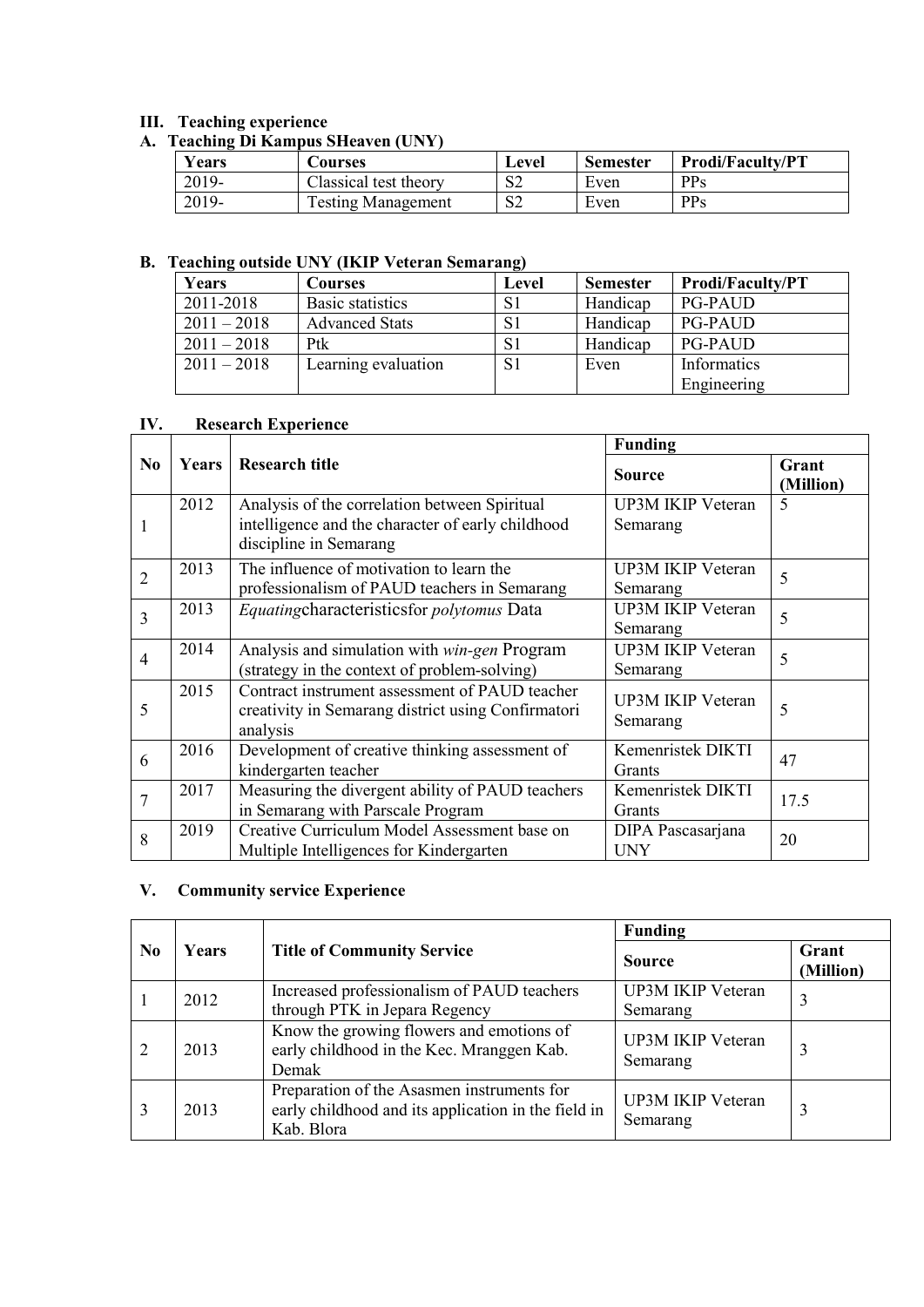| 4 | 2014 | Workshop on educational development of<br>inclusion and distribution of PAUD in BKD<br>Kab. Demak                 | <b>UP3M IKIP Veteran</b><br>Semarang |      |
|---|------|-------------------------------------------------------------------------------------------------------------------|--------------------------------------|------|
|   | 2016 | Information technology training for Media<br>development for mathematics teachers of Mts.<br>Mranggen Subdistrict | <b>UP3M IKIP Veteran</b><br>Semarang |      |
| 6 | 2017 | PAUD Teacher class action research training in<br><b>Magelang Regency</b>                                         | <b>UP3M IKIP Veteran</b><br>Semarang | 3    |
|   | 2018 | PKM Home Industry Jenang in Kudus District                                                                        | <b>DRPM</b><br>Kemenristekdikti      | 40   |
| 8 | 2019 | Pelatihan dan Pendampingan Penyusunan Soal<br>HOTS secara Modern untuk Guru IPA di<br>Sleman                      | <b>DIPA Pasca UNY</b>                | 12,5 |

# **VI. Article writing experience in journals**

| N <sub>0</sub> | Scientific article title                                                                                                                                        | Journal name                                                                                                 | Volume/number/y<br>ear                   | <b>Position</b> |
|----------------|-----------------------------------------------------------------------------------------------------------------------------------------------------------------|--------------------------------------------------------------------------------------------------------------|------------------------------------------|-----------------|
| 1.             | The influence of motivation to learn the<br>professionalism of PAUD teachers in<br>Semarang                                                                     | Journal of Pawiyatan<br><b>IKIP</b> Veteran<br>Semarang                                                      | Vol. $2/No. 1/$<br>April 2011            | Author          |
| 2.             | Equatingcharacteristicsfor polytomus<br>Data                                                                                                                    | Journal of Pawiyatan<br><b>IKIP</b> Veteran<br>Semarang                                                      | Vol. 2/No. 2/<br>April 2012              | Author          |
| 3.             | Analysis and simulation with win-gen<br>Program (strategy in the context of<br>problem-solving)                                                                 | Journal of Pawiyatan<br><b>IKIP</b> Veteran<br>Semarang                                                      | Vol. 2/No. 2/<br>April 2013              | Author          |
| 4.             | <b>Construct of Creative Thinking</b><br>Assessment on Divergent and<br>Convergent Ability                                                                      | <b>International Journal</b><br>of Advance Research<br>and Innovative Ideas<br>in Education (DOAJ,<br>Ebsco) | Volume 2<br><b>Issue 4 2016</b>          | Author          |
| 5.             | The Influence of Income, Experience,<br>and Academic Qualification on the<br>Early Chilhood Education Teachers'<br>Creativity in Semarang, Indonesia            | <b>International Journal</b><br>of Instruction<br>(SCOPUS)                                                   | Volume 10 Number<br>4<br><b>OCT 2017</b> | Author          |
| 6.             | A comparison of score equating<br>conducted using Haebara and Stocking<br>Lord method for polytomous data in<br>national examination of Indonesia               | Interciencia Journal<br>(SCOPUS)                                                                             | Vol. 43 No. 8<br>August 2018             | Author          |
| 7.             | Test comparison between number<br>writing activity and creating calendaring<br>the concept of numbers in group B TK<br>Dharma Women of Kendal, Central<br>Java. | Journal of Studies in<br>Early Childhood<br>Education (J-SECE)                                               | Vol. 1 No. 1, 2018                       | Author          |
| 8.             | Improving cognitive ability to recognize<br>numbers by the method of playing pipe<br>in group A in TK IT Raudlatul Muhsinin                                     | Journal of Studies in<br>Early Childhood<br>Education (J-SECE)                                               | Vol. 1 No. 2, 2018                       | Co Author       |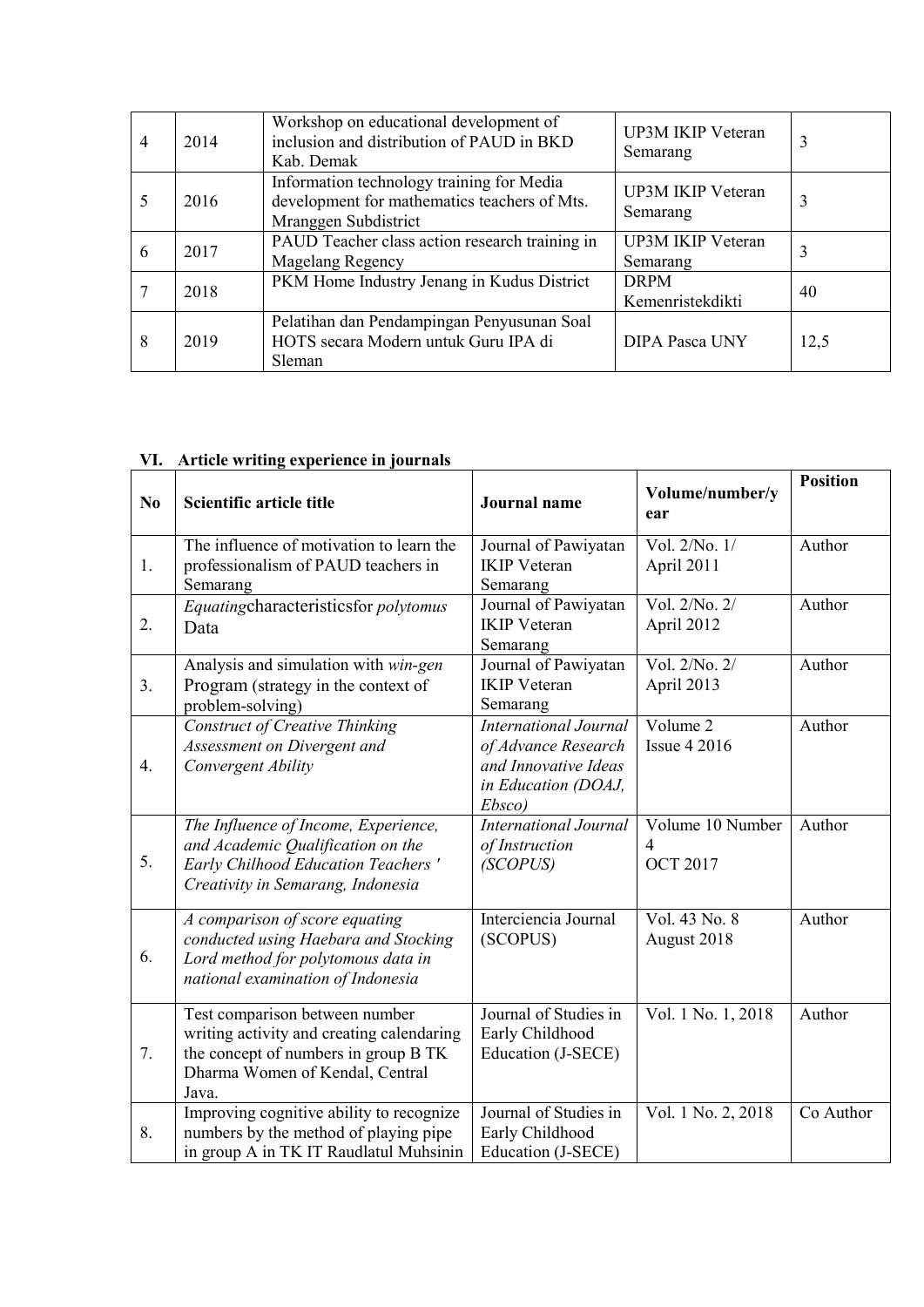| Dempel Kidul Semarang School year        |  |  |
|------------------------------------------|--|--|
| 2017<br>2018<br>$\overline{\phantom{a}}$ |  |  |

## **VII. Seminar**

| N <sub>0</sub> | Name of scientific<br><b>Meeting/Seminar</b>                                                               | Scientific article title                                                                                                             | Time and place                  | <b>Position</b> |
|----------------|------------------------------------------------------------------------------------------------------------|--------------------------------------------------------------------------------------------------------------------------------------|---------------------------------|-----------------|
| 1              | Indonesia Education<br><b>Evaluation Association</b><br>Conference                                         | Authentic assessment for<br>assessing teacher performance<br>in DIY                                                                  | Lampung,<br>January 30,<br>2012 | Presenter       |
| $\overline{2}$ | <b>Indonesian Education</b><br><b>Evaluation Association</b><br>Conference                                 | The correlation between<br>Spiritual intelligence and the<br>character discipline of early<br>childhood in Semarang in<br>Yogyakarta | Yogyakarta, 12<br>May 2012      | Presenter       |
| 3              | National Seminar of the<br>Pend language and<br>literature of UNY                                          | Scoring professional and<br>competent teachers                                                                                       | Yogyakarta, 10<br>October 2012  | Presenter       |
| $\overline{4}$ | Conference of the Evalua<br><b>Education Association of</b><br>Manado Indonesia                            | Equatingcharacteristicsfor<br>polytomus Data                                                                                         | Manado, 21<br>September 2013    | Presenter       |
| 5              | <b>International Conference</b><br>of Research Educational<br><b>Association Mathematic</b><br>and Science | The Construction of Asessmen<br>Creative Preechild Teacher                                                                           | Yogyakarta, 18<br>May 2014      | Presenter       |
| 6              | <b>International Conference</b><br>of Education in<br><b>Evaluation Research</b>                           | Developing a creative<br>Thinking assessment model<br>forKindergarten Teachers                                                       | Yogyakarta, 29<br>May 2016      | Presenter       |
| $\overline{7}$ | National Seminar<br><b>UPGRIS</b>                                                                          | Measuring the ability of<br>Divergent Thinking master<br>PAUD in Semarang                                                            | October 25th,<br>2017           | Presenter       |

# **VIII. Professional training**

| N <sub>0</sub> | ears | <b>Types of training</b><br>(In/out of state) | <b>Organizers</b> | <b>Period</b> |
|----------------|------|-----------------------------------------------|-------------------|---------------|
|                |      |                                               |                   |               |

## **IX. Book Works**

| N <sub>0</sub> | <b>Book title</b>                                                                                                                     | Years | Number of<br>pages | Publisher                              |
|----------------|---------------------------------------------------------------------------------------------------------------------------------------|-------|--------------------|----------------------------------------|
|                | "Class action Research"<br>National reference book published<br>ISBN: 978-602-97578-6-6                                               | 2016  | 164                | <b>Eduvision Publishing</b><br>Cirebon |
|                | "Applicative statistics are equipped with<br>validity and reliability"<br>National reference book published<br>ISBN: 978-602-4715-7-2 | 2017  | 247                | Nuha Medika<br>Yogyakarta              |

# **H. acquisition of HKI**

| Title/hki Theme                                                                 | Years | <b>Type</b>         | Number P/ID |
|---------------------------------------------------------------------------------|-------|---------------------|-------------|
| The Influence Of Income, Experience, And<br>Academic Qualification On The Early | 2017  | Scientific<br>works | 000118797   |